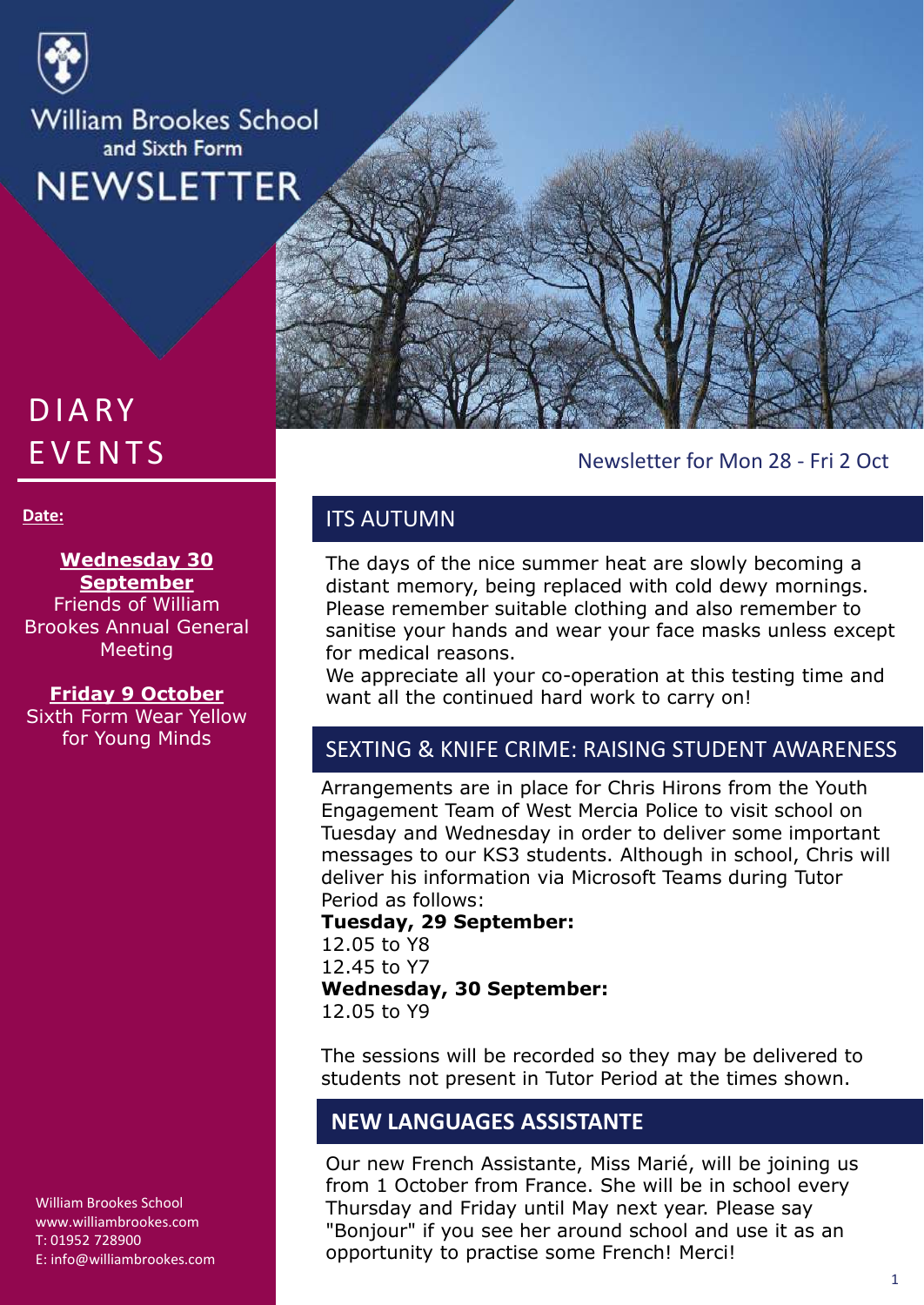

## Newsletter for Mon 28 - Fri 2 Oct

## DROP IT AND READ YRS 7 - 9

| <b>Wednesday 30 September</b> | <b>PERIOD 1</b> |  |
|-------------------------------|-----------------|--|
| <b>Friday 2 October</b>       | <b>PERIOD 4</b> |  |

## WOW – WORD OF THE WEEK

| <b>Word of the</b><br>Week | Labor i ous                                                                          |  |
|----------------------------|--------------------------------------------------------------------------------------|--|
| <b>Word Type</b>           | <b>Adjective</b>                                                                     |  |
| <b>Definition</b>          | Hard-working; industrious. Marked by or requiring<br>long, hard work.                |  |
| In a Sentence              | The trouble is that very few of<br>their laborious explanations stick in the memory. |  |
| <b>Synonyms</b>            | Hard, heavy, difficult, gruelling                                                    |  |
| <b>Subject Links</b>       | <b>English, History, Geography</b>                                                   |  |

## SCIENCE REVISION GUIDES

Keep an eye out on Teams over the next two weeks for information about ordering Science revision guides. This applies to all year groups.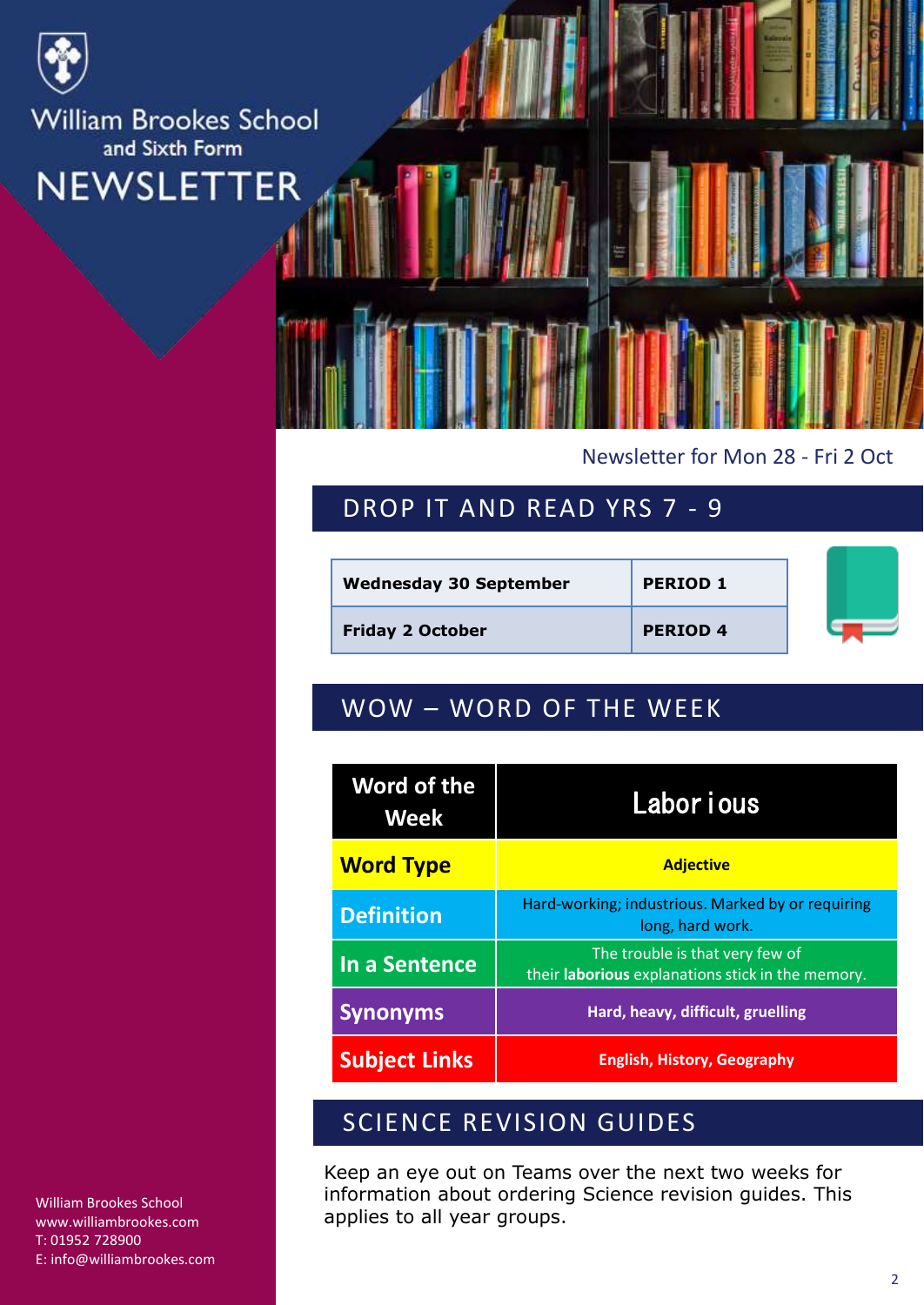



## Newsletter for Mon 28 - Fri 2 Oct

## OPEN EVENINGS

| College /6 <sup>th</sup> form                          |                                          | Open days Open days - Always Check Prior to<br>attending. Most now require you to book                         |
|--------------------------------------------------------|------------------------------------------|----------------------------------------------------------------------------------------------------------------|
|                                                        |                                          | online prior to event.                                                                                         |
| WILLIAM<br><b>BROOKES</b><br>SCHOOL                    | William Brookes 6th Form<br>01952 728900 | We are launching our virtual open evening                                                                      |
|                                                        | www.williambrookes.com                   | on Wednesday 11th November. Look out                                                                           |
|                                                        |                                          | for promotional material coming soon!                                                                          |
|                                                        |                                          | Want to know more about Sixth form life?                                                                       |
|                                                        |                                          | follow us on Instagram -                                                                                       |
|                                                        |                                          | wbs_sixthform; email                                                                                           |
|                                                        |                                          | sixthform@williambrookes.com OR                                                                                |
|                                                        |                                          | speak to Mrs Mincher and Mr Spilsbury                                                                          |
| (Construction)<br>01952 468400<br>www.idsallschool.org | Idsall School Post 16 training Centre    | e-mail gnorthall@idsall.shropshire.sch.uk for<br>information on individual visits.                             |
| 01743 342342<br>www.scg.ac.uk                          | <b>Shrewsbury Colleges Group</b>         | Due to Coxid 19, all open days and tasters<br>must be booked online in advance. These<br>events may be virtual |
|                                                        |                                          | scg.ac.uk/events                                                                                               |
|                                                        |                                          | <b>Open Evenings</b>                                                                                           |
|                                                        |                                          | English and Welsh Bridge (A-levels)<br>13 & 21 October, 4.15 pm to 8pm                                         |
|                                                        |                                          | London Road (vocational)                                                                                       |
|                                                        |                                          | 5 November, 4.15pmto 8pm                                                                                       |
|                                                        |                                          | <b>Subject Tasters</b>                                                                                         |
|                                                        |                                          | <b>English and Welsh Bridge</b>                                                                                |
|                                                        |                                          | (A levels)<br>21 November, 9am to 1pm                                                                          |
|                                                        |                                          | London Road (vocational)                                                                                       |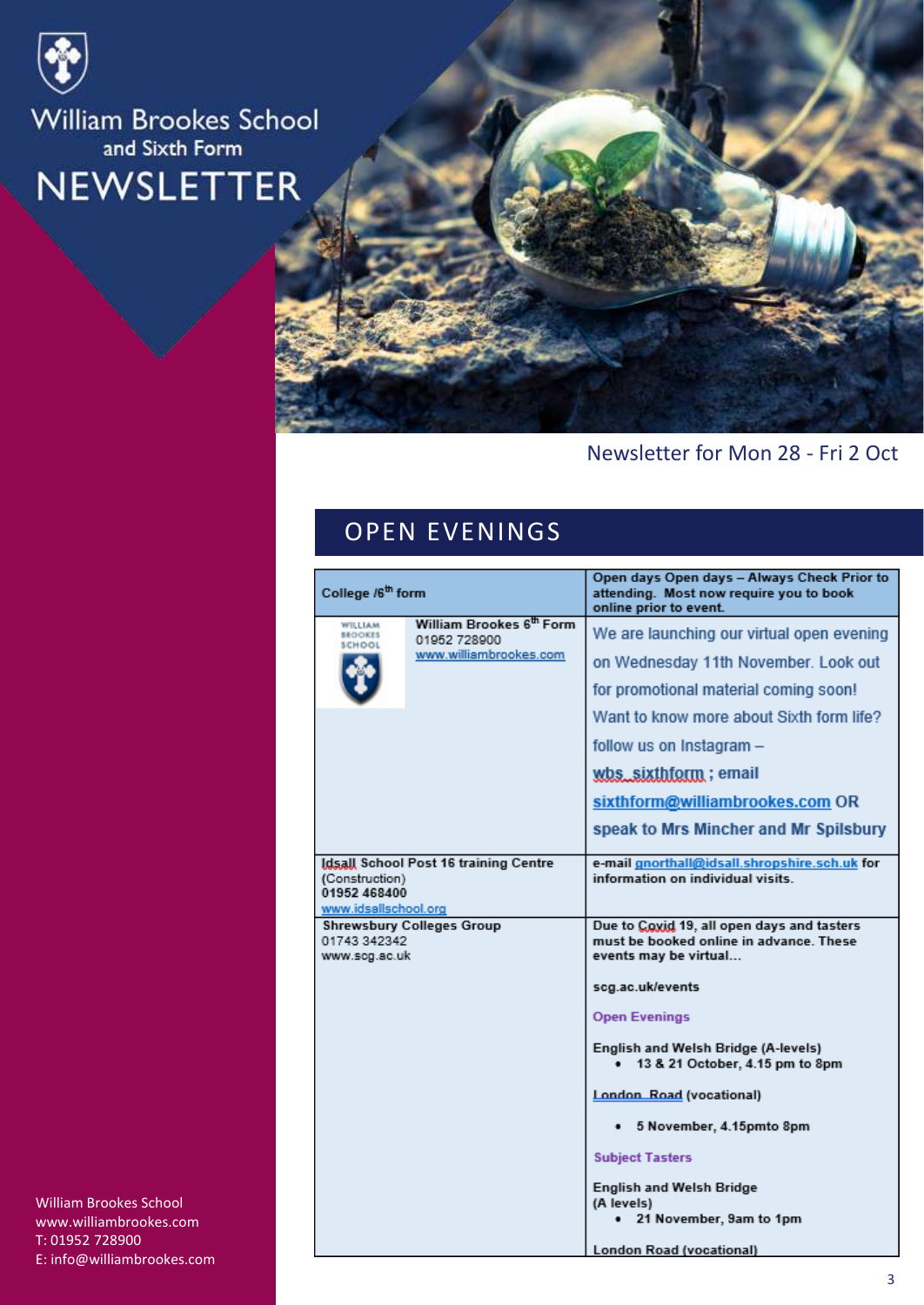

**Gwo Posta)** 

Programme Administrators Admir. **Man or protic** on you cam on your cam<br>on your cam are<br>cheaten skills at all y

An experienced adm with people at all teplana of<br>contration skills at all levels An experienced administration will be responsible for<br>responsive purchasine for<br>will be responsible for and with ession 6.0. invoices and maintains<br>will be responsible experience of working<br>experience of working<br>experience You must ork with RSA II Mon-<br>samd with RSA II Mon-<br>croott Word version Branker woices and of working come with version 6.0<br>molt Word version experience<br>sministration experience ext<br>sministration previonme completed version experience in Interview date: 18 May **MEP. Interview date: 18 May**<br>MEP. Interview date: 18 May<br>MEP. Interview date: 18 May

sperience<br>advantage vous dramage<br>communication<br>of people post Red f people<br>Further details P. Interview date: 16 Further details P. Interview<br>Statement and efficient<br>Officializate programmes<br>Sucress Shock you will Superior and efficients be available<br>Burton St manus education of educt education or

 $2110$ education

# CORPORATE SALES EX

**A Service** 

 $J23.0<sup>3</sup>$ 

## Newsletter for Mon 28 - Fri 2 Oct

**Driving**<br>Driving<br>Instructor

## OPEN EVENINGS

Not Recognised?

|                                                                  | w/c 24 November, 4pm to 6.30pm                        |
|------------------------------------------------------------------|-------------------------------------------------------|
| <b>Telford College</b>                                           | <b>Virtual Open Event</b>                             |
| 01952 642200                                                     | telfordcollege.ac.uk/open-events                      |
| 01952 642237 (Student Services team)<br>www.telfordcollege.ac.uk | <b>Provisional Dates - book online</b>                |
|                                                                  | Wednesday 14th October 2020                           |
|                                                                  | Wednesday 18th November 2020                          |
|                                                                  | Wednesday 20 <sup>th</sup> January 2021               |
|                                                                  | Wednesday 23rd June 2021                              |
|                                                                  |                                                       |
|                                                                  | <b>Book a VIP tour</b>                                |
|                                                                  | Telfordcollege.ac.uk/yip-tour                         |
| South Staffordshire College (Rodbaston,                          | Open day (physical currently)                         |
| Campus)                                                          |                                                       |
| 01785 712209<br>www.southstaffs.ac.uk                            | Rodbaston Saturday 17th October 10am - 1pm            |
| iouth Staffordshire College                                      | Virtual Open day available on the website.            |
|                                                                  |                                                       |
| Horticulture, Animal Care, Agriculture,                          |                                                       |
| Country side and Game Mngt, Horse Mngt,                          |                                                       |
| Veterinary Care, Floristry, Agristem (land                       |                                                       |
| based technology)                                                |                                                       |
| <b>North Shropshire College</b>                                  | <b>Walford Campus (Land Based)</b>                    |
| www.nsc.ac.uk                                                    |                                                       |
| 01691 688000                                                     | Saturday 17th October 2020 10am - 12 noon             |
| Walford Campus (Near Baschurch,                                  | Saturday 6 <sup>th</sup> February 2021 10am - 12 noon |
| Shrewsbury)<br>01939 262100                                      | Saturday 19th June 2021 10am - 12 noon.               |
| - Animal care, Agriculture, Equine, Land                         |                                                       |
| and Environment and Motor Vehicle.                               |                                                       |
|                                                                  |                                                       |
| Kidderminster College                                            | Open Evenings on:                                     |
| <b>IDDEBMINSTER</b><br>OLLEGE<br>01562512003                     | Monday 12th October 2020                              |
|                                                                  | Tuesday 10 <sup>th</sup> November 2020                |
|                                                                  | Thursday 4 <sup>th</sup> February 2021                |
| www.kidderminster.ac.uk/open<br>marketing@kidderminster.ac.uk    |                                                       |
|                                                                  | At this stage they don't know if they will be         |
|                                                                  | virtual or physical.                                  |
|                                                                  |                                                       |
|                                                                  | We are also offering phone interviews for             |
|                                                                  | students who apply and as we understand how           |
|                                                                  | important it is for students to come into             |
|                                                                  | college, we will be offering a campus tour            |
|                                                                  | every first and last Wednesday of the month.          |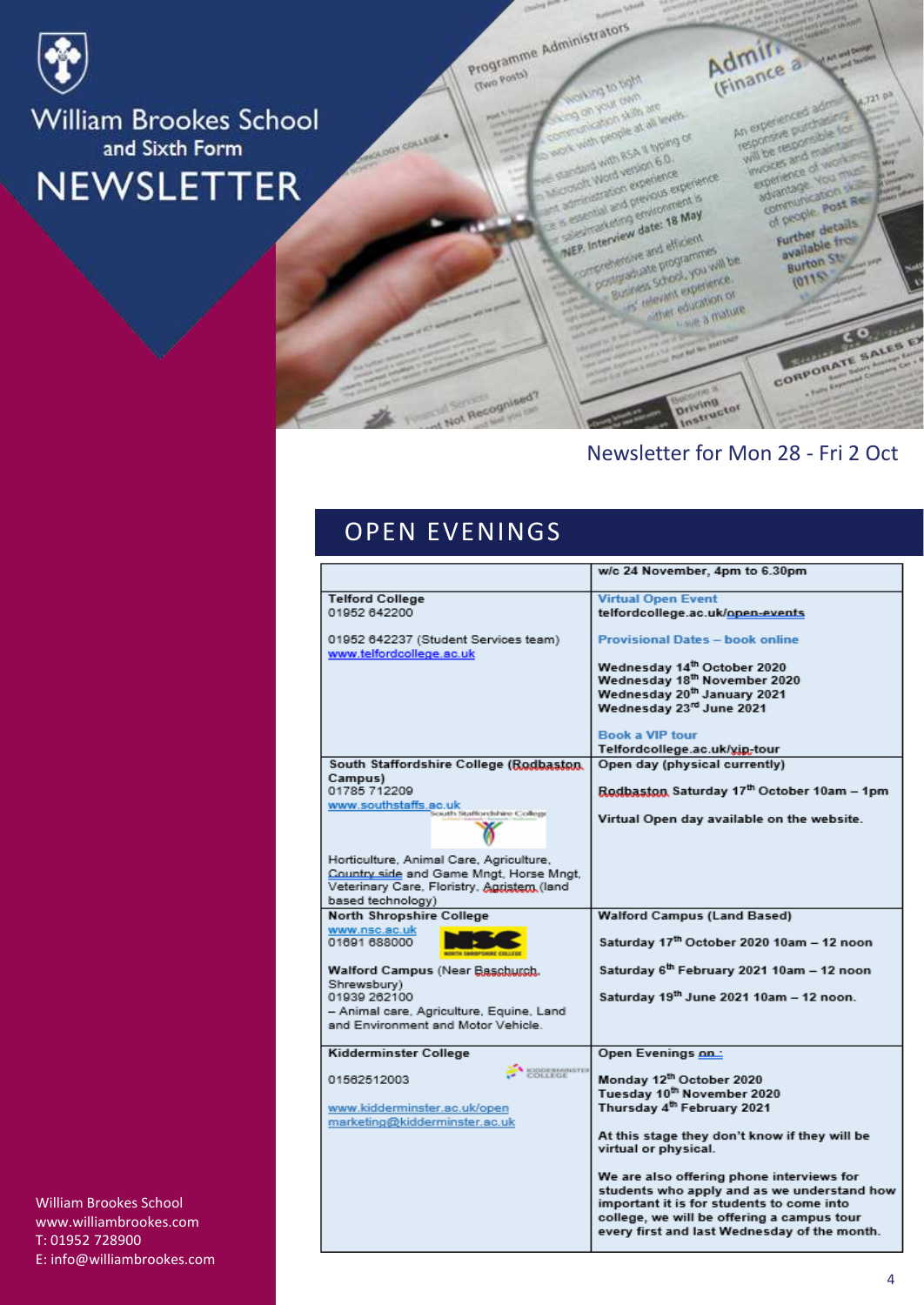

## Newsletter for Mon 28 - Fri 2 Oct

## OPEN EVENINGS

| <b>Coaching Connexions (Telford ADC)</b>                                                                                                          | For aspiring young footballers. BTEC 1 to 3 in<br>Sports (Football focus) at the Telford United<br><b>Football Ground.</b>                                                                                                                                                                                                  |
|---------------------------------------------------------------------------------------------------------------------------------------------------|-----------------------------------------------------------------------------------------------------------------------------------------------------------------------------------------------------------------------------------------------------------------------------------------------------------------------------|
| 01952 640064                                                                                                                                      | Contact-                                                                                                                                                                                                                                                                                                                    |
| 07769831829                                                                                                                                       | Edward.thorndyke@coachingconnexions.co.uk                                                                                                                                                                                                                                                                                   |
| <b>Crossbar College of Sport and Physical</b><br><b>Activity</b>                                                                                  | <b>BTEC Sport Level 3.</b><br><b>PE &amp; School Sport Apprenticeships Sports</b><br>Traineeships.                                                                                                                                                                                                                          |
| (Hadley Learning Centre or Lilleshall<br><b>National Sports Centre)</b><br>01952 677965<br>www.crossbarcoaching.com<br>admin@crossbarcoaching.com | e-mail or check website for open day dates                                                                                                                                                                                                                                                                                  |
|                                                                                                                                                   | Harrogate Army College                                                                                                                                                                                                                                                                                                      |
|                                                                                                                                                   | Each year AFC Harrogate open their doors for<br>people to come along and take a look at what<br>is on offer. If you're interested in finding out<br>more and coming to look around, contact your<br>local Army Career Office and they'll be happy<br>to book you a place. (Open days usually are in<br>February and March). |
|                                                                                                                                                   | 01743 232678 (Shrewsbury Army Careers<br>Office)                                                                                                                                                                                                                                                                            |
| <b>ARMY FOUNDATION COLLE</b>                                                                                                                      | 01902 423892 (Wolverhampton Army Careers<br>Office)                                                                                                                                                                                                                                                                         |
|                                                                                                                                                   | Both open 9am - 5.30pm Monday to Friday.                                                                                                                                                                                                                                                                                    |
|                                                                                                                                                   | NB Welbeck College is no longer taking<br>applications and closing shortly.                                                                                                                                                                                                                                                 |
| <b>Wolverhampton College</b>                                                                                                                      | <b>Open Events:</b>                                                                                                                                                                                                                                                                                                         |
| 01902 836000                                                                                                                                      |                                                                                                                                                                                                                                                                                                                             |
| www.wolvcoll.ac.uk                                                                                                                                | Wednesday 7 October 2020 4-7pm                                                                                                                                                                                                                                                                                              |
|                                                                                                                                                   | Saturday 28 November 2020 10am-2pm                                                                                                                                                                                                                                                                                          |
|                                                                                                                                                   | Saturday 23 January 2021 10am-2pm                                                                                                                                                                                                                                                                                           |
|                                                                                                                                                   | Wednesday 10 March 2021 4-7pm<br>Wednesday 5 May 2021 4-7pm                                                                                                                                                                                                                                                                 |
|                                                                                                                                                   | Saturday 19 June 2021 10am-2pm.                                                                                                                                                                                                                                                                                             |
|                                                                                                                                                   | *Online Open Events:                                                                                                                                                                                                                                                                                                        |
|                                                                                                                                                   | Wednesday 14 October 4-7pm                                                                                                                                                                                                                                                                                                  |
|                                                                                                                                                   | Wednesday 2 December 4-7pm                                                                                                                                                                                                                                                                                                  |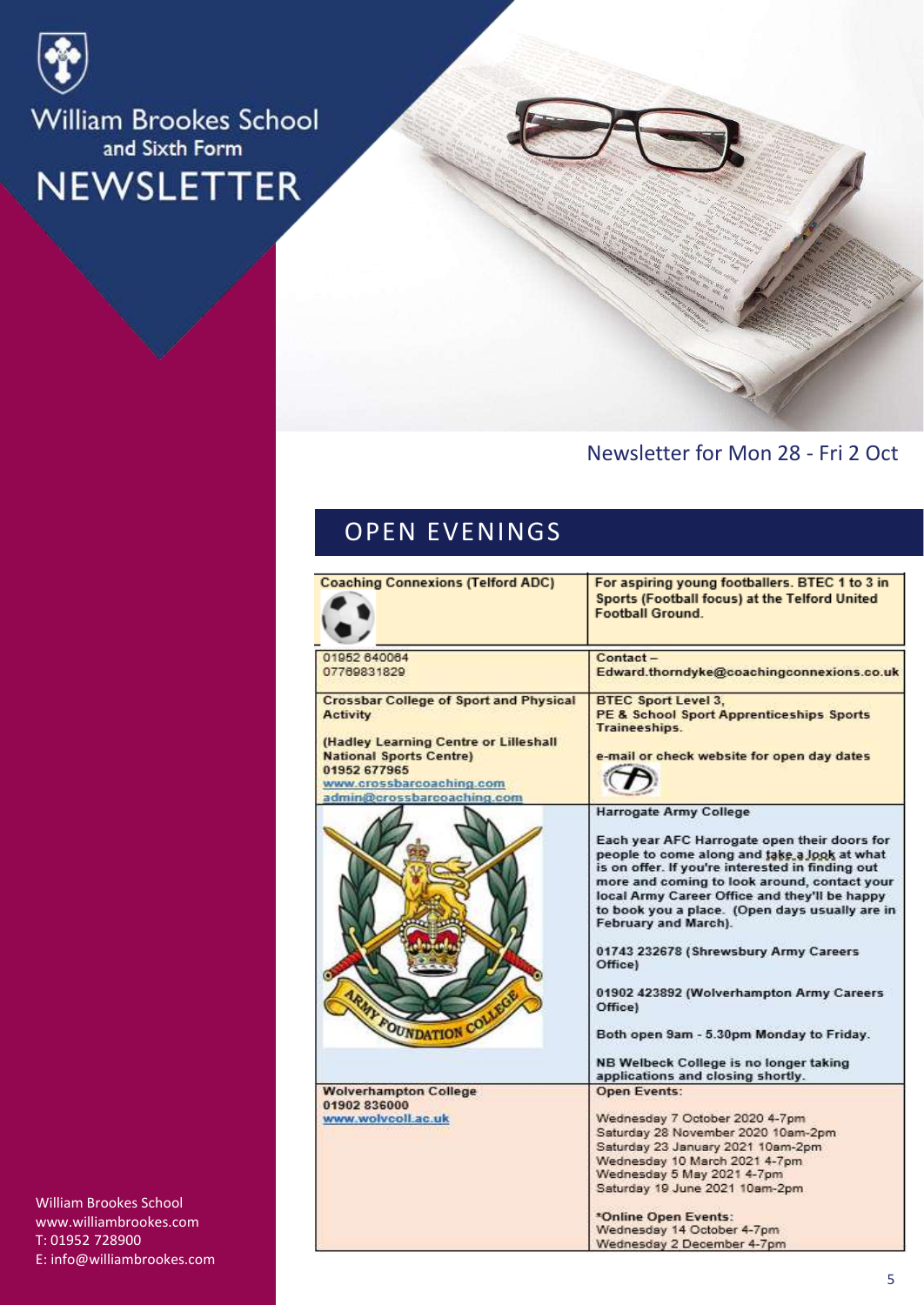to Telford G

## **TELFORD COLLEGE**

# **OPEN EVENTS**

Explore our vibrant university-style campus, learn about your course and future options and meet your new classmates and tutors at our next open event.

- Discover our industry-standard facilities
- Get your first taste of college life
- Explore your career pathway and future options

## **DISCOVER OUR VIRTUAL OPEN EVENT**

telfordcollege.ac.uk/open-events

DEFINE YOUR

# PROVISIONAL DATES

Wednesday 14th October 2020\*

Wednesday 18th November 2020\*

Wednesday 20th January 2021\*

Wednesday 23rd June 2021\*

aug nate that these dates may be ubject to change

O V El @TelfordCollege telfordcollege.ac.uk | 01952 642200

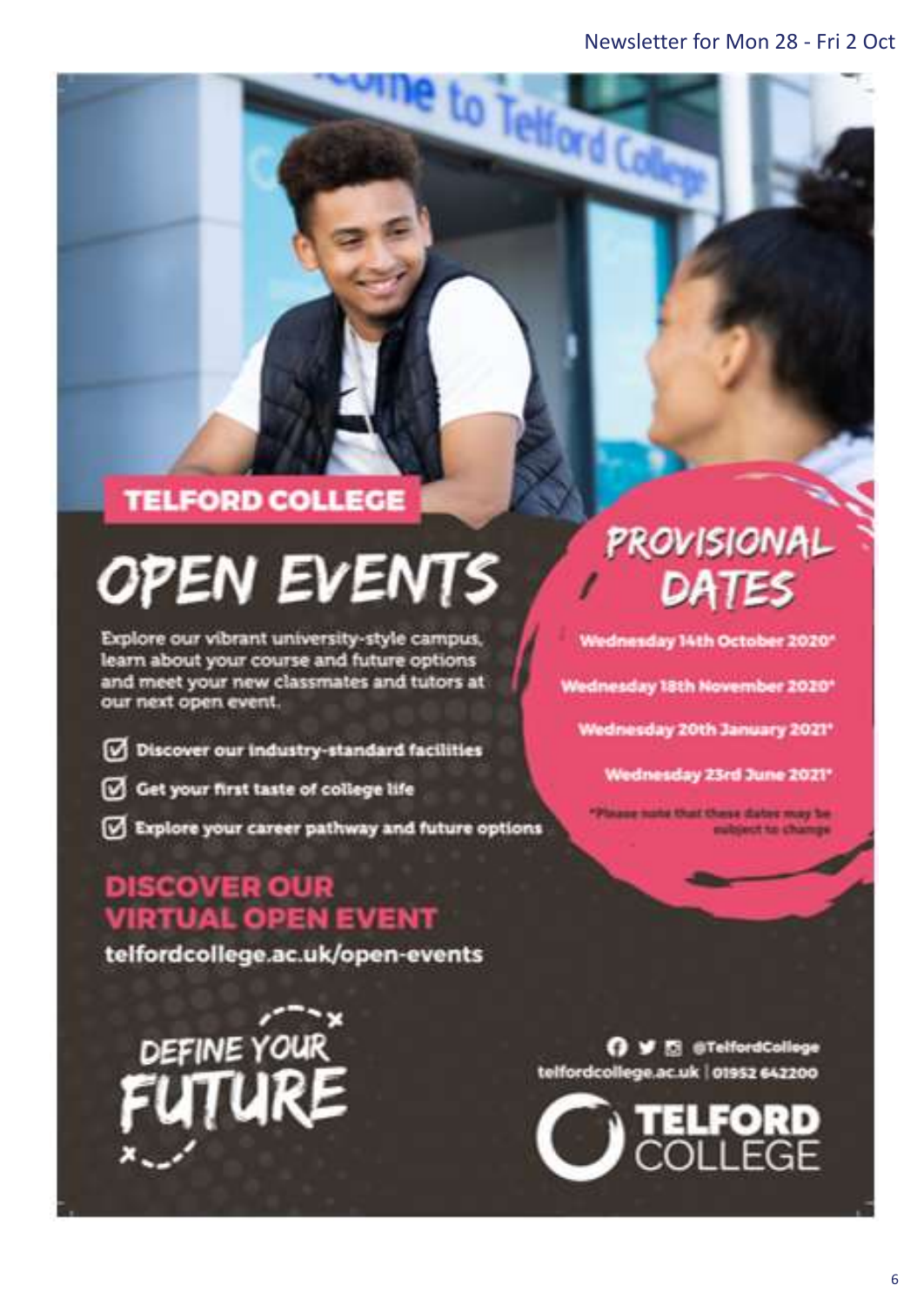# **TELFORD COLLEGE**

# **VIP TOURS**

Visit the campus as part of your own personal tour. You'll get to see any areas of interest to you, chat to us about your course options and preferences, and get a taste of college life.

## **KEEP AN EYE ON OUR WEBSITE FOR MASTERCLASSES COMING IN 2021**

# **BOOK YOUR VIP TOUR**

/telfordcollege.ac.uk<br>vip-tour

Information, advice & guidance is available from our Student Services team: info@telfordcollege.ac.uk | 01952 642237



O V E @TelfordCollege telfordcollege.ac.uk | 01952 642200

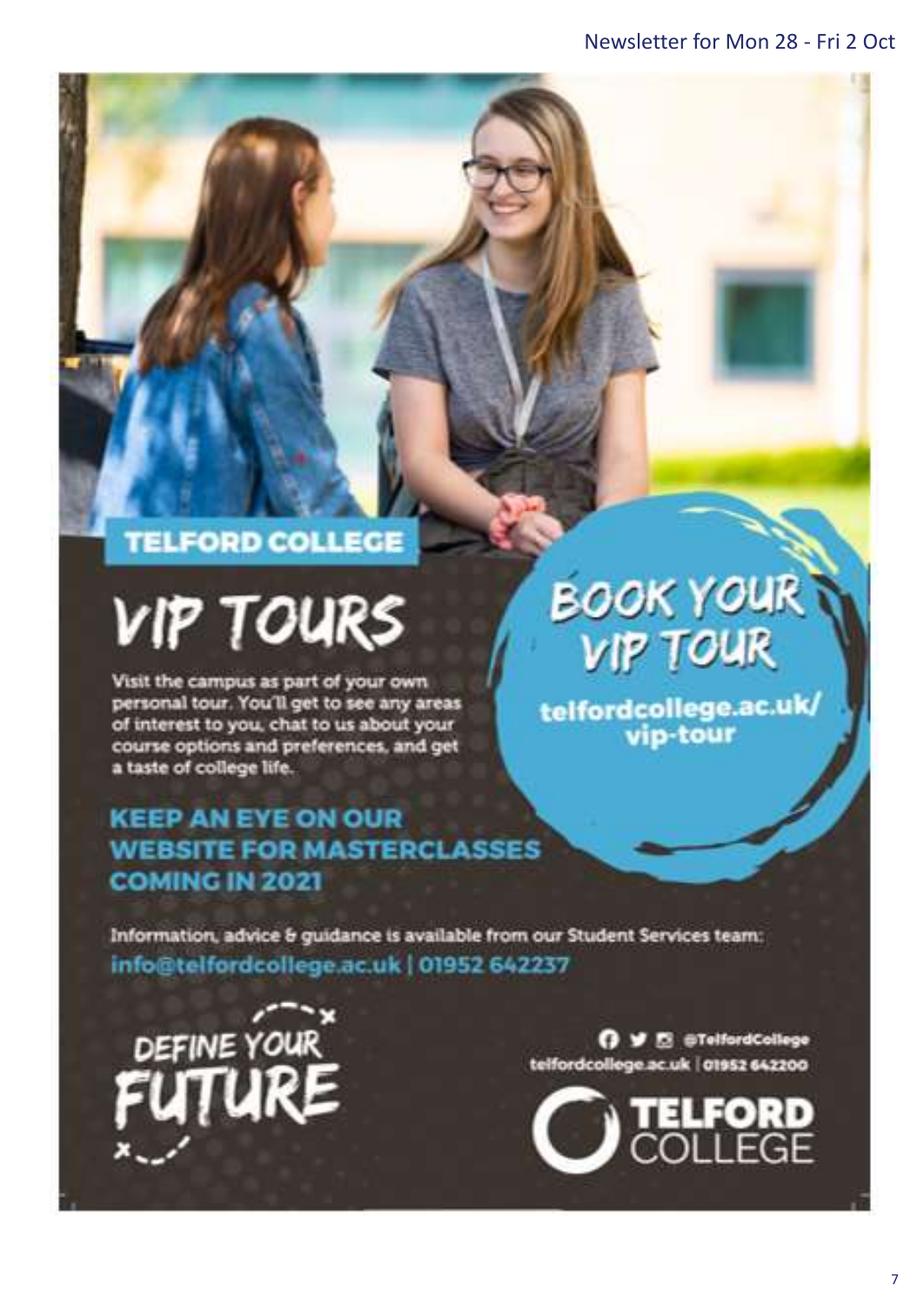



# PRE APPRENTICESHIP WEEK

#### HAVE YOU EVER WONDERED WHAT HAPPENS IN OUR STATE OF THE ART TRAINING **FACILITY IN BRIDGNORTH?**

Would you like to find out more about apprenticeships and whether it's the right route for you? Well we have developed a Pre Apprenticeship Week to allow you to fully explore the apprenticeship route.

Applications are now open for our new Pre Apprenticeship Week. The course is open to students currently studying in Year 10, 11, 12 and 13 who study in either Shropshire or Telford and Wrekin.

We have modified the delivery of the pre apprenticeship week following on from the impact of COVID19, ensuring that we can reduce numbers of students visiting the centre at one time.

The pre apprenticeship week will now be delivered both online and face to face.

TRAINING PARTNER



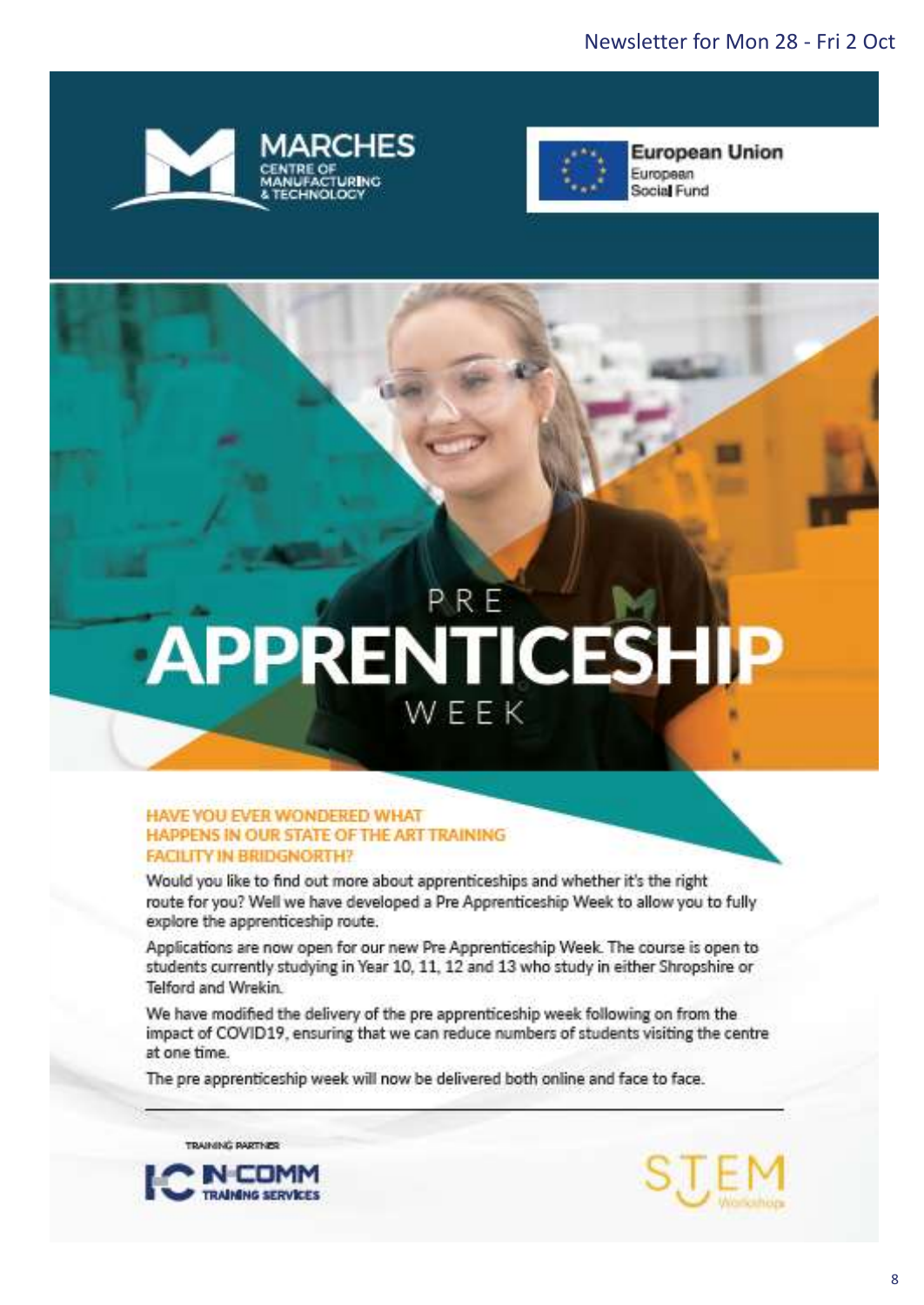

During the week you will be involved in a programme of workshops. Part of the content will be accessible online and part face to face at the centre. The units of work are linked to:

- Health and Safety
- **Fluid Power**
- EngineeringTechniques
- **Electrical Engineering**
- Welding and fabrication
- Advanced Manufacturing Techniques
- Business Development & HR
- Apprenticeship
	- **Application Process**
- Interview Techniques
- Meet link businesses

By the end of the programme you will have gained key skills, knowledge and understanding to enable you to make a more informed choice. The week will support and develop your skills and knowledge across the range of sectors within Engineering and Manufacturing. It will also give you the key employability skills to enable you to be successful in applying for an apprenticeship, job or training course, dependent on what you decide.





**MCMT Bridgeorth** Building 10 Stanmore Industrial Estate Bridanorth WV15 5HR T: 01746 802 079

MCMT Shrewsbury<br>Brixton Way Shrewsbury<br>Shropshire SY's 3LB<br>T: 01743 462217

E sales@mcmt.co.uk W:www.mcmt.co.uk